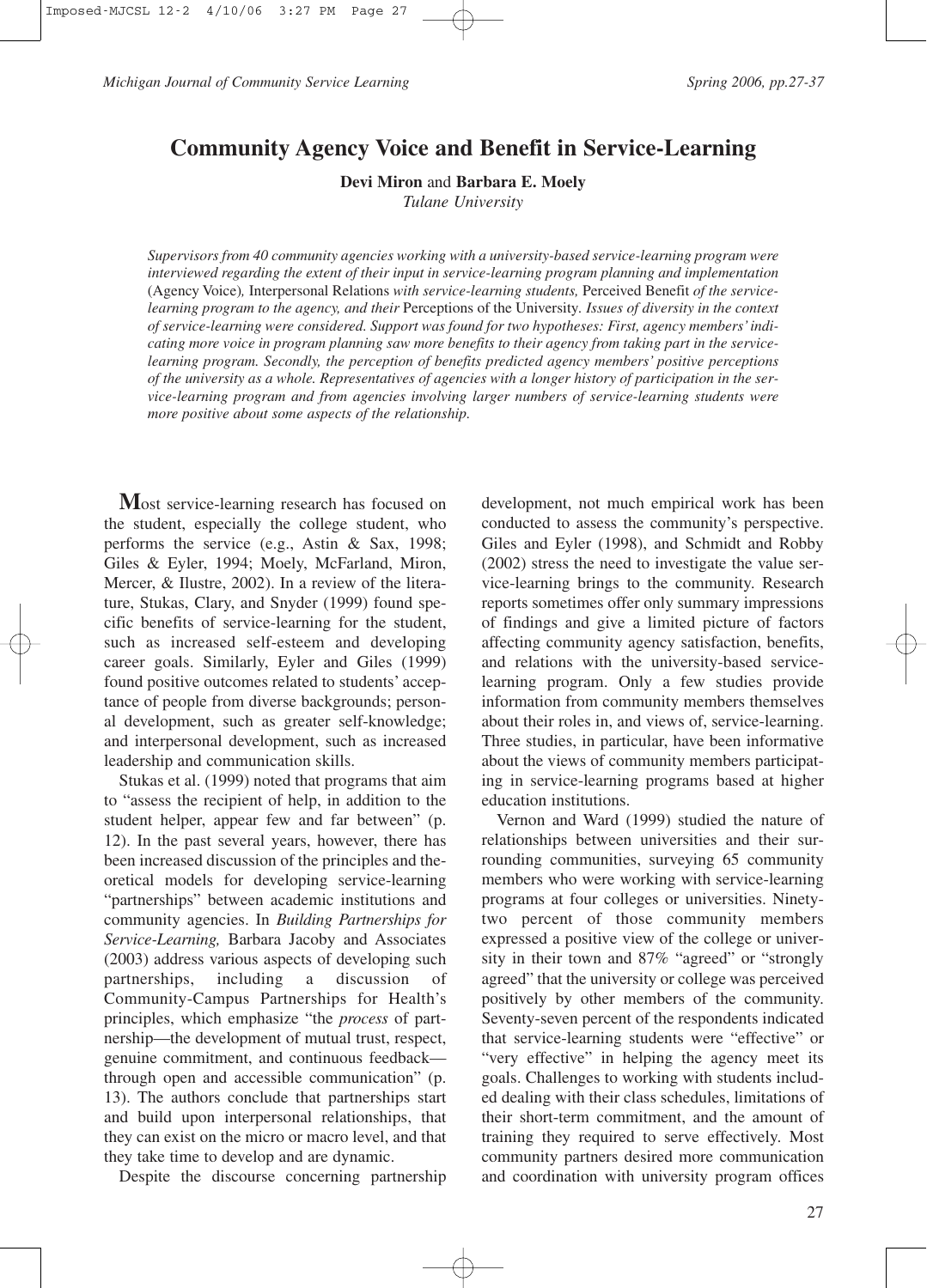and faculty.

Ferrari and Worrall (2000) surveyed 30 community-based organization (CBO) supervisors involved in a service-learning program, asking them to evaluate university service-learning students. The supervisors all expressed very positive perceptions of the students' work and service skills. However, the authors express concern that little variance in scores was obtained. They suggested that this response pattern might have been due to a response bias (i.e., that the CBO supervisors gave positive evaluations so as not to jeopardize their relationship with the University). The authors suggest that future research needs to examine such response patterns as sources of bias in data obtained from community partners.

Schmidt and Robby (2002) examined the value of service-learning to the community by focusing on the clients directly served. They found that tutoring by college student service learners enhanced children's academic outcomes. The tutoring program was a joint project between a university and a school district, so that faculty from the university worked with administrative staff and teachers from the school district to design, implement, and evaluate the tutoring program. The authors conclude that this broad participation in program development resulted in an effective project design and strong support for implementation. Such program characteristics need to be explored further as to the impact they have on community partner satisfaction and benefits.

The reports summarized above demonstrate that it is possible to assess the university-community relationship and the impact of service-learning on communities. However, there are limitations in the previous research. Looking at the body of research, we find that the methodologies used to study community impact often fail to report on the reliability or validity of measures. Often measurement techniques do not allow for an in-depth account of the community partners' views, and the generalizability of findings has been limited by a low number of participants. Often research is designed without seeking community members' input to develop hypotheses or research instruments.

Although community partners appear to have positive views of service-learning, the existing research has not sufficiently explained *why* community agencies perceive benefits from their involvement in service-learning programs. The aim of the present research was to learn about community agency partners' perceptions of a universitybased service-learning program that was placing students at their agencies. We began by seeking a theoretical model with which to think about university-community relationships. Social exchange theory (Cook, 1975; Levine & White, 1961; Nord, 1968) appeared to offer a useful frame of reference for conceptualizing the relationships in servicelearning. For the purposes of the current study, "social exchange" was conceptualized as reciprocal action between individuals or groups of individuals that contributes toward building a relationship. Implied is a two-sided, mutually contingent, and mutually rewarding process involving "exchange" (Emerson, 1976). Emerson suggests that the exchange approach can be described as the "economic analysis of noneconomic social situations" (p. 336). He posits that a resource will continue to flow only if there is a perceived valued return.

Service-learning can be considered through the social exchange frame of reference. One aspect of quality service-learning is the potential for reciprocity between the university providing the service and the agency receiving it. It is assumed that both universities and community agencies desire to form and maintain relationships with each other because of the potential benefit they each may gain. If there is an equal exchange of resources over time, both parties should view the servicelearning experience as beneficial. However, evidence of reciprocity from the community perspective is lacking (Jones, 2003). The present study examined aspects of a service-learning relationship that affect the extent to which the community benefits from that relationship.

Social exchange theory was used to develop the constructs and hypotheses below. Table 1 shows the correspondence between constructs assessed in the present study and those described in the research reviewed above, as well as in other research efforts (Driscoll, Holland, Gelmon, & Kerrigan, 1996; Gelmon, Holland, Seifer, Shinnamon, & Connors, 1998; Jones & Hill, 2001).

The first hypothesis in this study is that community agency partners who have a voice in program planning and implementation will view the servicelearning program as being beneficial to the agency. This hypothesis introduces two variables: *agency voice* and *agency benefit*. *Agency voice* is defined as the extent of contributions made by agency members to the planning and implementation of the service-learning program. *Agency benefit* is defined as economic, social, or other gains that members of the community agencies see their agency obtaining by participating in the service-learning program. This hypothesis is grounded in the idea of reciprocity for optimizing the benefits of programs. It is based on the assumption that community partners need to be viewed and involved as active par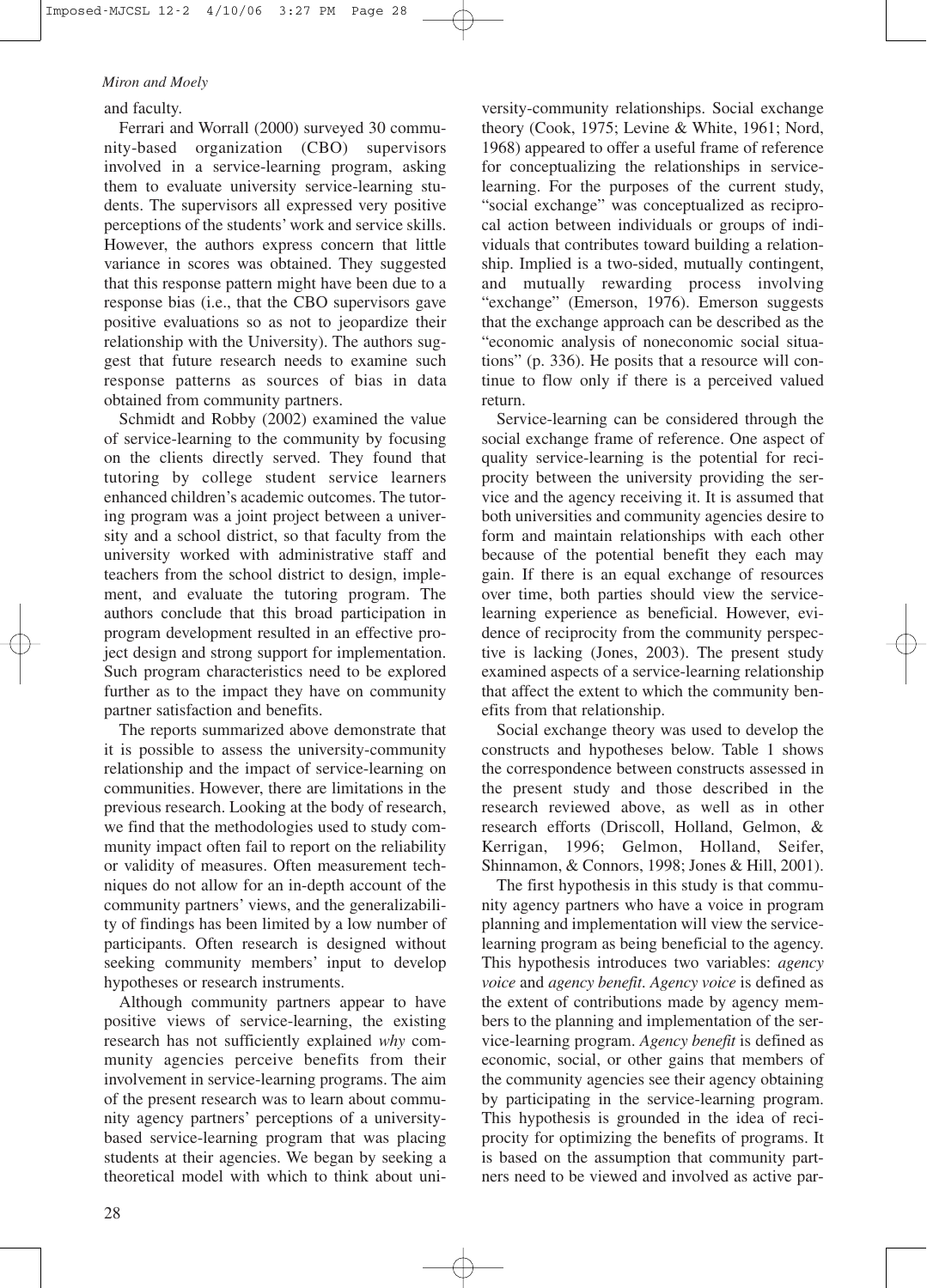Table 1

*Evolution of Present Study Constructs from Past Research Constructs* 

| <b>Previous Studies</b>                                      | <b>Construct</b>                                                                                | <b>Present Study Construct</b>                                            |  |
|--------------------------------------------------------------|-------------------------------------------------------------------------------------------------|---------------------------------------------------------------------------|--|
| Driscoll, Holland, Gelmon, &<br>Kerrigan (1996); Schmidt and | Community involvement in program<br>planning and implementation                                 | Agency voice                                                              |  |
| Robby (2002)                                                 | Economic and social benefits                                                                    | Agency benefit                                                            |  |
|                                                              | Awareness of university                                                                         | Perception of university                                                  |  |
| Gelmon, Holland, Seifer,                                     | Mutuality of planning efforts                                                                   | Agency voice                                                              |  |
| Shinnamon, & Connors (1998)                                  | Economic and social benefits                                                                    | Agency benefit                                                            |  |
|                                                              | Institutional assets and limitations                                                            | Perception of university                                                  |  |
| Vernon $& Ward(1999)$                                        | View of university<br>Effectiveness of students                                                 | Perception of university<br>Agency benefit                                |  |
|                                                              | Communication and coordination<br>with university office                                        | Agency voice                                                              |  |
| Ferrari & Worrall (2000)                                     | Students' service skills                                                                        | Interpersonal relations                                                   |  |
|                                                              | Students' work skills                                                                           | Agency benefit                                                            |  |
| Jones & Hill $(2001)$                                        | Relationship building<br>Cultural learning, negotiating indi-<br>viduality, crossing boundaries | Interpersonal relations<br>Interpersonal relations including<br>diversity |  |

ticipants in the design, implementation, and evaluation of community-based learning experiences to ensure mutual benefits to the community and the university (Gelmon et al., 1998). This hypothesis illustrates the assumption implied in social exchange theory that a resource (the community agency's involvement in the service-learning program) will only continue to flow if there is a valued return contingent upon it (agency benefits). Service-learning may be considered optimal from the community's perspective if both the university and agency are involved in the planning and implementation of the program.

The second hypothesis is this study is that agency voice in program planning and implementation will contribute to the development of positive interpersonal relations between agency members and student service learners. A further aspect of service-learning that may affect the community agency's perception of a rewarding exchange with the university is the establishment of ongoing positive interpersonal relationships. *Positive interpersonal relations* are defined as relationships with students that agency partners consider rewarding and mutual. The contribution by the agency partners to the planning and implementation of the program may foster the development of positive interpersonal relationships between the students and the agency members because the agency partners will perceive that they are working in collaboration with the university, of which the students are representatives. In addition, a service experience in which students feel comfortable, useful, and wellreceived may stimulate the development of positive interpersonal relationships between the students and agency partners. In some instances, issues of diversity may play a role in limiting or strengthening relationships (Jones & Hill, 2001).

The third hypothesis is that agency partners will perceive agency benefits of the service-learning program when interpersonal relations between the students and the agency members are positive. This hypothesis, based on Driscoll et al. (1996), and Jones and Hill (2001), suggests that interpersonal relationships enhance community partners' perception of benefits of service-learning. The relation between these variables may be bidirectional. Those community partners who perceive benefits to their agency during the semester may be more invested in forming and maintaining positive interpersonal relations with the students. Furthermore, students may have more positive attitudes at the agency when they can see the usefulness of their efforts. This enthusiasm may contribute to the development of positive interpersonal relationships between students and agency members.

The fourth hypothesis is that partners who experience agency benefits will have a favorable perception of the University. This hypothesis was also based on the work of Gelmon et al. (1998), who reported that agencies viewed the university as positive when they had a positive experience with the service-learning program. The outcome variable of *perception of the university* may be indicated by the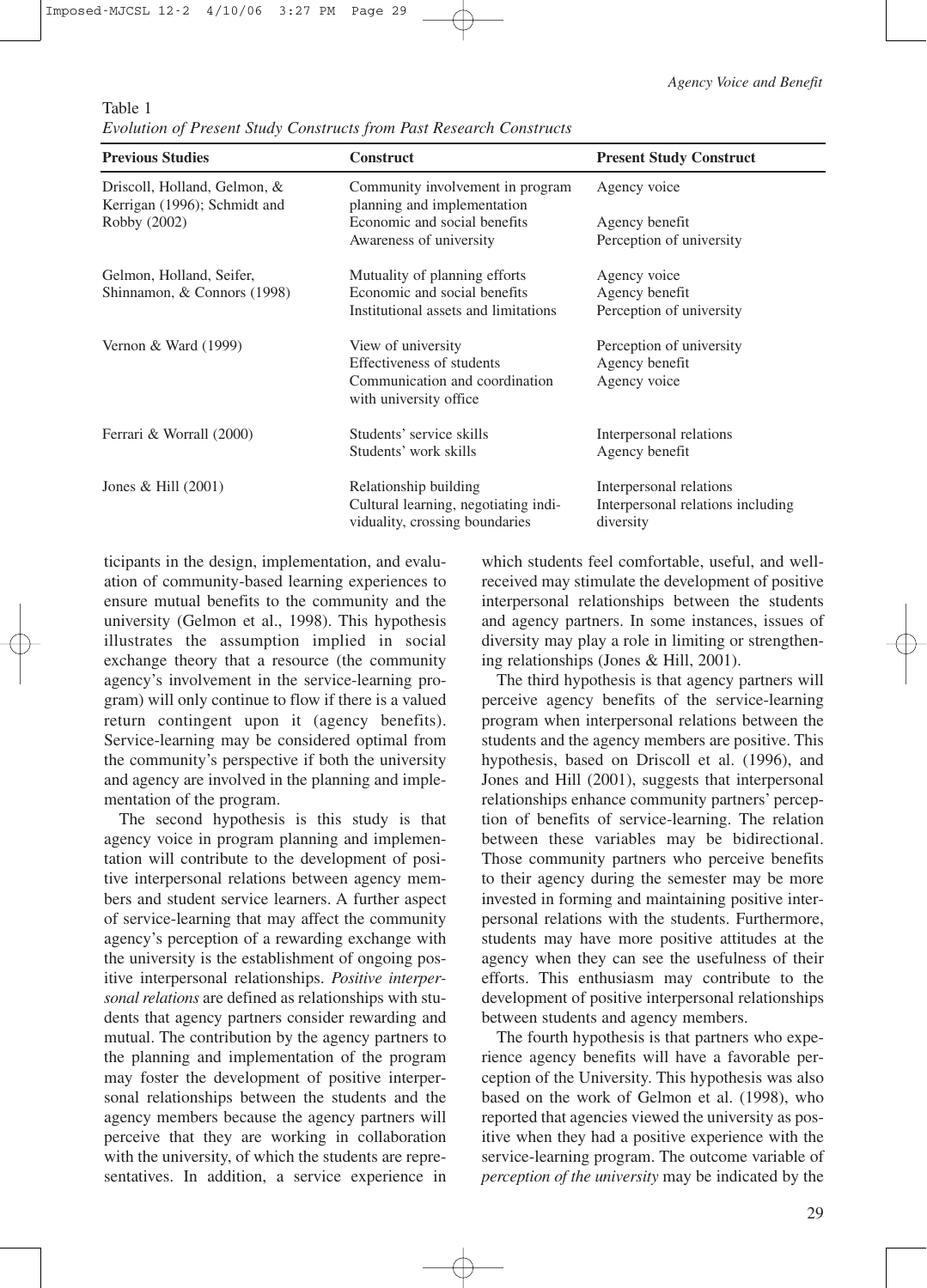agency partner's awareness of the university, positive regard for the university, and the desire to work with the university again.

The fifth hypothesis is that a linear relation will be demonstrated, in which agency benefit mediates the relation between agency voice and the perception of the University. As suggested by social exchange theory, the current study focuses not on individual actions and decisions, but on the social relations between the University and the agency, from the community partner's perspective. It was hypothesized that the community partner would consider these relations as positive if the community partner perceives agency voice in planning and program implementation as well as agency benefits from the program.

#### Method

#### *Participants*

Interviews were conducted with 40 site coordinators of various community agencies that had been involved in the service-learning program at the University. Twenty-seven of the participants were female (67.5%). Nineteen of the participants were African American (47.5%), 16 were Caucasian (40%), 3 were Hispanic (7.5%), 1 was from an Eastern European country (2.5%), and 1 was from the Caribbean Islands (2.5%).

The types of agencies involved in the study were as follows. Education sites  $(n = 10; 25\%)$  included schools and other educational programs. Students at education sites typically tutored children in various subjects. Health sites  $(n = 4; 10\%)$  were hospitals in which students typically assisted nurses with minor procedures or interacted with patients in waiting rooms. Environmental agencies  $(n = 4)$ ; 10%) included those working for the improvement of urban physical conditions. Governmental and Trade agencies  $(n = 4; 10\%)$  included city, state, or federal departments and offices working to improve the city's international business relations. At environmental, and governmental and trade sites, students typically conducted library or Internet research. Legal sites  $(n = 4; 10\%)$  included public interest law firms in which students often assisted attorneys with client meetings and helped clients file complaints. Nonprofit sites (*n* = 7; 17.5%) included agencies promoting the arts, working toward improving the living conditions for persons with specific illnesses, or labor organizations. In these agencies, students helped maintain installations at galleries, plan fundraisers, or met with clients to discuss issues to be addressed by the agency. Outreach sites  $(n = 7; 17.5%)$  included those offering direct services such as career counseling or tax assistance to people in the community. At these sites, students generally worked oneon-one serving clients.

The length of time that agencies in the study had been involved in the service-learning program ranged from one semester to nine semesters, with an average of 3.1 semesters. Individuals interviewed for the study had been supervising students from one semester to eight semesters, with an average of two semesters. The sites varied greatly in the number of service-learning students, with a minimum of 1, a maximum of 24, and an average of approximately 7 students. In the semester preceding the interview, students performed from 12 to 72 hours of service per semester, with most students performing approximately 30 service hours.

#### *Program Characteristics*

The service-learning program at the University began in 1997. In a typical semester, 25 courses are offered in various disciplines including psychology, biology, foreign languages, sociology, and business administration. Each semester, approximately 450 students are placed in 40 to 50 agencies, schools, nonprofit organizations, government agencies, and hospitals. Most of the students are female (approximately 66%) and from White, middle to upper-middle class backgrounds. In most servicelearning courses, students are given a choice at the beginning of the semester of several different sites at which they can serve.

The program is coordinated through the University's Office of Service Learning (OSL), which has three full-time program coordinators, a director, associate director, and additional support staff. The Program Coordinators work with faculty and community agencies to plan and implement service-learning activities. In addition, the OSL provides resources for students to use at their sites (e.g. books for tutoring), on-site orientations for students at the beginning of each semester, "rap" sessions for oral reflection by students, and workshops for service-learning faculty and community partners. The office co-sponsors a half-day training for students during which student affairs staff and community members facilitate discussions about race, class, and community. This training helps students learn about historical and current issues in the community that may affect their reception at community agencies.

A standard routine has been established over the years for setting up relationships with community sites. Formal agreements are made with agencies that specify the roles and responsibilities of the agency and the University. Community agencies prepare a job description for the work that service-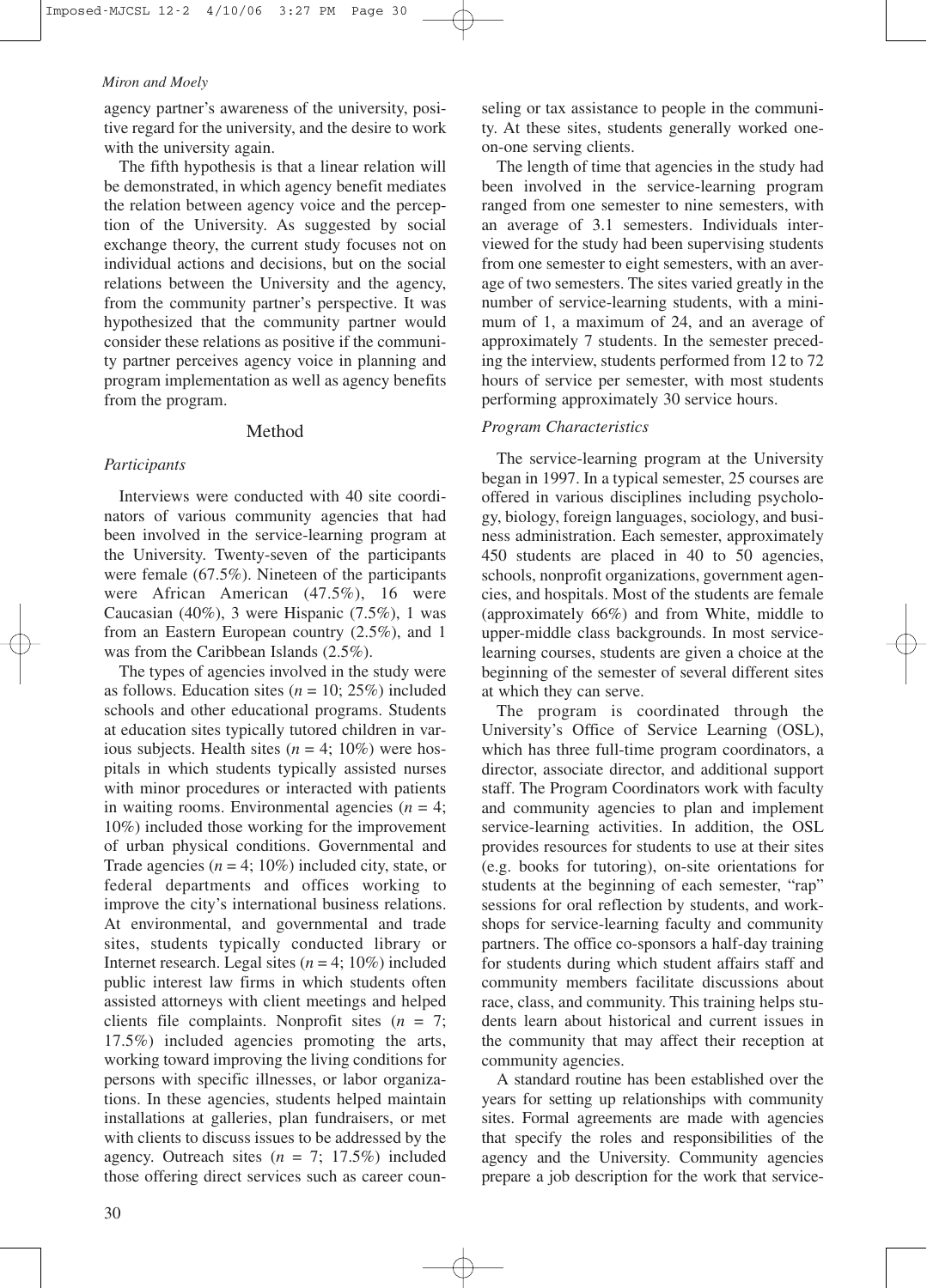### Table 2

*Assessment of Community Agency Perceptions*

| Construct: Agency Voice                                                                                                       | $r^*$     |
|-------------------------------------------------------------------------------------------------------------------------------|-----------|
| Internal Consistency: $alpha = .76$ , $n = 35$                                                                                |           |
| What was the extent of your role in planning for the service-learner position?                                                | .28       |
| How much contact did you have with the faculty member involved in the program?                                                | .46       |
| How involved was the faculty member in the planning process?                                                                  | .39       |
| How much contact did you have with the Office of Service Learning (OSL) representative?                                       | .34       |
| When working with OSL, to what extent do you feel that your agency and the OSL were equal partners?                           | .63       |
| In planning the service learner's activities, how willing was the OSL staff to listen to you?                                 | .66       |
| How willing was the OSL to take your suggestions?                                                                             | .66       |
| How satisfied were you with the "job description" created for the service-learners' work?                                     | .11       |
| How much did you contribute to that "job description"?                                                                        | .27       |
| Overall, how would you characterize the planning for the service-learner's position?                                          | .38       |
| Construct: Agency Benefit                                                                                                     |           |
| Internal Consistency: $alpha = .66$ , $n = 40$<br>To what extent did you find your service-learner(s) organized and prepared? | .48       |
| How directly related to the needs of your agency were the service-learner's responsibilities?                                 | .27       |
| To what extent did you find your service-learner(s) effective in helping your organization meet its goals?                    | .59       |
| Did your service-learner(s) ever negatively affect your organization? **                                                      | .32       |
| To what extent was your site's involvement with OSL a burden to you, your staff, or your clients? **                          | .44       |
| To what extent did you gain any economic benefits or resources through your involvement with OSL?                             | .52       |
| To what extent did you gain any other benefits through your involvement with OSL?                                             | .28       |
| Construct: Interpersonal Relations-not including Diversity Items                                                              |           |
| Internal Consistency: $alpha = .75$ , $n = 32$                                                                                |           |
| What was your first impression upon meeting your service-learner(s)?                                                          | .18       |
| What did you perceive to be your service-learner's first impression of you, the staff, or clients of your site?               | .44       |
| How would you characterize your interaction with your service-learner at the beginning of the semester?                       | .36       |
| How did your service-learner(s) interact with your agency's clients?                                                          | $-.03$    |
| To what extent do you feel your service-learner(s) was sensitive to the needs and problems facing                             |           |
| this particular community?                                                                                                    | .32       |
| To what extent did your service-learner(s) display an interest in learning about your organization's                          |           |
| missions and goals?                                                                                                           | .57       |
| To what extent do you feel your service-learner(s) came to understand your organization's missions and goals?                 | .52       |
| To what extent did your service-learner(s) display an interest in learning about your organization's                          |           |
| history within the context of the community?                                                                                  | .58       |
| To what extent do you feel your service-learner(s) came to understand your organization's history                             |           |
| within the context of the community?                                                                                          | .57       |
| From your perspective, how did your service-learner(s)' perceptions/assumptions of site change                                |           |
| over the course of the semester?                                                                                              | .10       |
| How would you characterize your interaction with your service-learner(s) at the end of the semester?                          | .33       |
| How did this relationship change over time?                                                                                   | .47       |
|                                                                                                                               | continued |

learning students will do at their site. These practices have been implemented to develop a "partnership" between the community agency and the University in carrying out the service-learning program.

# *Interview and Measures*

Table 2 shows the questions used in the interview and internal consistencies of the interview scales. Each respondent reported a rating for each item on a 1-to-5-point scale, with a rating of 1 representing the minimal score (e.g. "poor" or "not at all") and 5 representing the optimal score (e.g. "excellent" or "maximally"). The respondent then elaborated his or her answer. The interview began with a section concerning agency voice. The 10 items in this section regarded the supervisor's contribution to the planning and implementation of the program. The *alpha* coefficient for *Agency Voice* was .76, for  $n = 35$  cases.

Next, seven questions regarding *Agency Benefit* were asked. These items concerned the supervisor's perceived benefit to the agency of working with the service-learning program. The internal consistency of this seven-item scale was .66,  $n = 40$ .

Next, questions relating to the *Interpersonal Relations* between the agency members and the stu-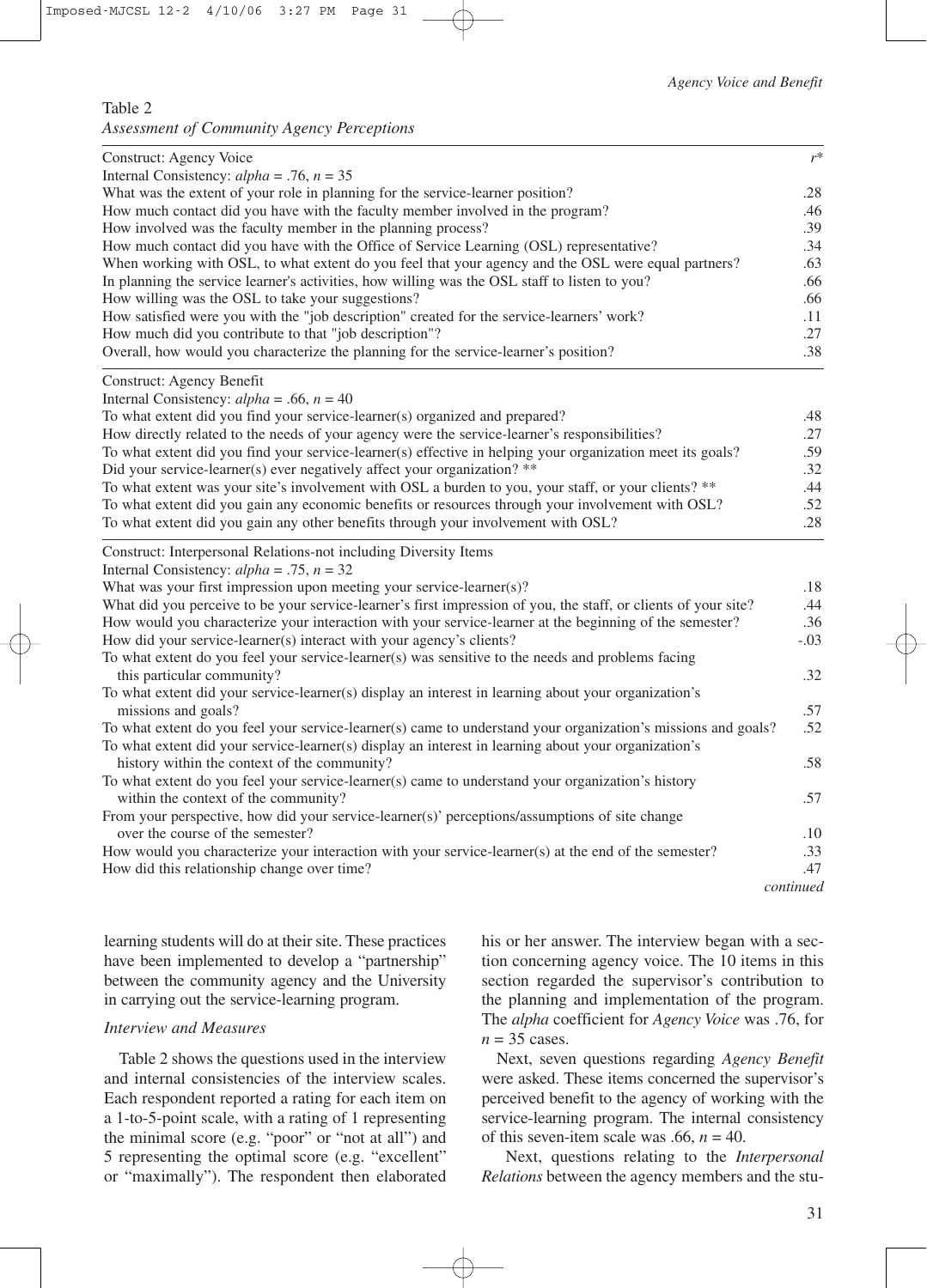Table 2 (continued) *Assessment of Community Agency Perceptions*

| Construct: Interpersonal Relations-including Diversity items                                                    | $r^*$  |
|-----------------------------------------------------------------------------------------------------------------|--------|
| Internal Consistency: $alpha = .78$ , $n = 25$                                                                  |        |
| What was your first impression upon meeting your service-learner(s)?                                            | .20    |
| What did you perceive to be your service-learner's first impression of you, the staff, or clients of your site? | .48    |
| How would you characterize your interaction with your service-learner at the beginning of the semester?         | .44    |
| How did your service-learner(s) interact with your agency's clients?                                            | $-.10$ |
| To what extent do you feel your service-learner(s) was sensitive to the needs and problems facing               |        |
| this particular community?                                                                                      | .32    |
| To what extent did your service-learner(s) display an interest in learning about your organization's            |        |
| mission and goals?                                                                                              | .71    |
| To what extent do you feel your service-learner(s) came to understand your organization's mission and goals?    | .53    |
| To what extent did your service-learner(s) display an interest in learning about your organization's            |        |
| history within the context of the community?                                                                    | .66    |
| To what extent do you feel your service-learner(s) came to understand your organization's history               |        |
| within the context of the community?                                                                            | .61    |
| To what extent did you perceive that the student enjoyed working with people of a different race,               |        |
| social class, or culture?***                                                                                    | .40    |
| To what extent did you perceive that the student valued working with people of a different race,                |        |
| social class, or culture?***                                                                                    | .33    |
| To what extent did service-learner(s) cause any harm or discomfort to you or to any other agency                |        |
| members because of their insensitivity about race, social class, or cultural differences? **, ***               | .00    |
| To what extent did site members cause any harm or discomfort to student(s) because of their                     |        |
| insensitivity about race, social class, or cultural differences? **                                             | .06    |
| From your perspective, how did your service-learners' perceptions/assumptions of site change                    |        |
| over the course of the semester?                                                                                | .15    |
| How would you characterize your interaction with your service-learner(s) at the end of the semester?            | .45    |
| How did this relationship change over time?                                                                     | .49    |
| Construct: Perception of University                                                                             |        |

Internal Consistency: *alpha* = .77, *n* = 38

| To what extent do you feel that Tulane University (TU) is sensitive to the needs of the New Orleans community? .78 |     |
|--------------------------------------------------------------------------------------------------------------------|-----|
| To what extent do you feel that TU is dedicated to a real involvement with the community?                          | .75 |
| To what extent did you find the operations of TU to be unsuitable to the operations of your organization? **       | .34 |
| What is your current perception of the university's relationship to the community?                                 | .46 |

*Note.* \*Values are corrected item-total correlations. \*\* Reversed scored before analysis. \*\*\*Items addressing issues of diversity.

dents were asked. Because the racial/ethnic, socioeconomic status, and cultural background often differed between the University students and agency members, several items included diversity issues. Before the items concerning issues of diversity were presented, the participant was asked if he or she thought that racial/ethnic, socioeconomic, or cultural differences existed in general between the students serving at the site and the site's service recipients. If the participant did not perceive differences, the four items regarding diversity were skipped. Separate reliability analyses were conducted for two *Interpersonal Relations* measures: *Interpersonal Relations-not including Diversity* contained 12 items. The internal consistency of this measure was *alpha* = .75, *n* = 32. *Interpersonal Relations-including Diversity* contained 16 items, yielding an alpha coefficient of .78 ( $N = 25$  cases).

The interview concluded with four questions regarding the supervisor's *Perception of the* *University*. The alpha coefficient for this scale was .77, *n* = 38.

As indicated above, the internal consistencies of each scale are quite good, given the nature of the data and limited number of respondents. Summary scores for each scale were obtained by averaging the scores for items on each scale (with items reverse scored as appropriate). Table 2 presents the correlations of each item with the total score for its scale, so that the contribution of each item to the scale score can be seen.

# *Procedure*

In spring 2001, feedback on a preliminary version of the interview protocol was obtained from members of the University's Service Learning Committee. This advisory committee is comprised of members of the community involved with the service-learning program, University faculty, staff, and students. Revisions to the protocol were made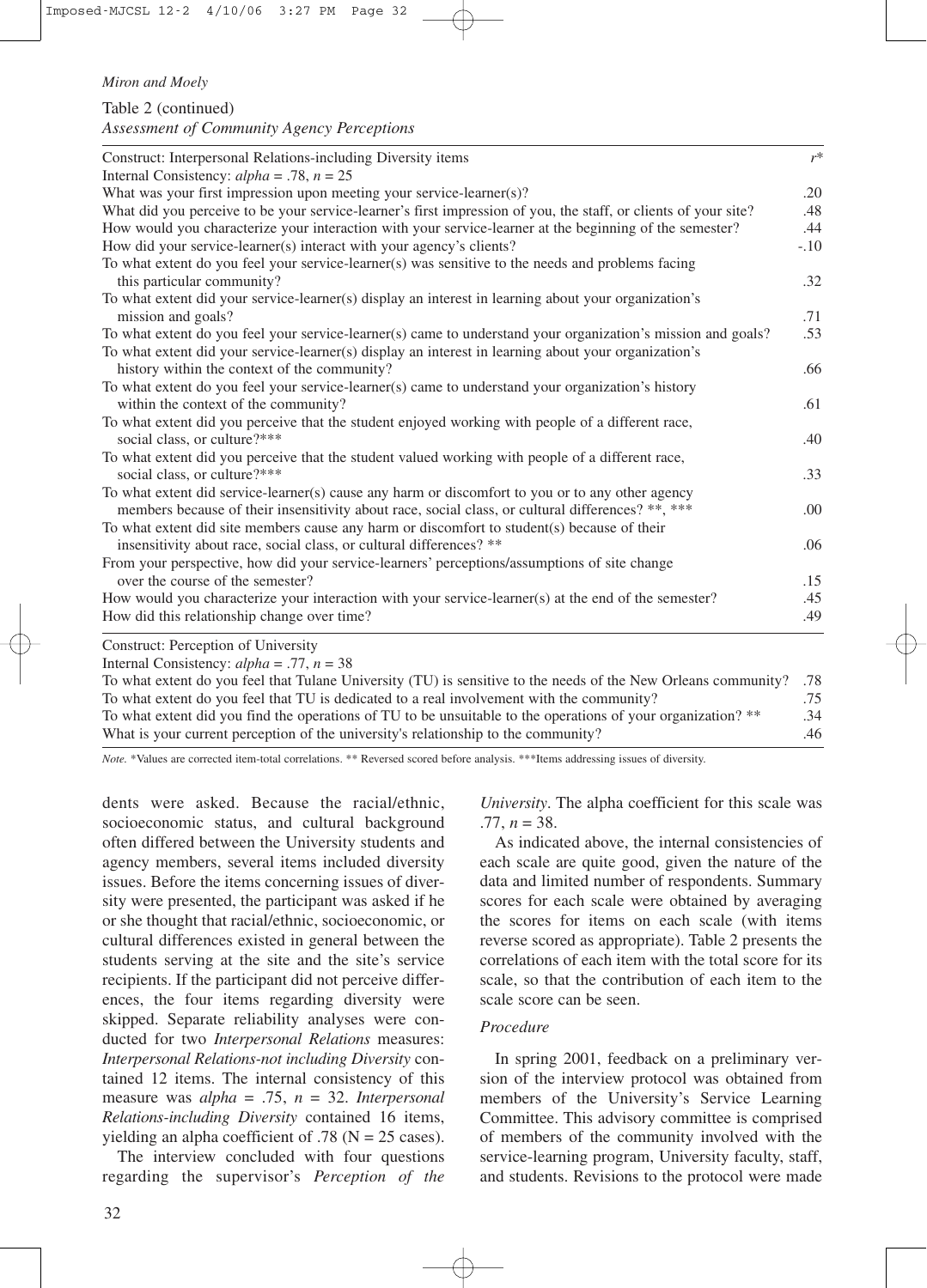| <b>Measure</b>                 | n  | M    | <b>SD</b> | <b>Interpersonal</b><br><b>Relations</b> | <b>Agency Benefit</b> | Perception of<br>University |
|--------------------------------|----|------|-----------|------------------------------------------|-----------------------|-----------------------------|
| Agency Voice                   | 35 | 3.77 | .56       | .06                                      | $.36*$                | .10                         |
| <b>Interpersonal Relations</b> | 32 | 3.77 | .46       |                                          | $.35*$                | .10                         |
| Agency Benefit                 | 40 | 3.79 | .62       |                                          |                       | $.33*$                      |
| Perception of University       | 38 | 3.95 | .66       |                                          |                       |                             |

Table 3 *Means, Standard Deviations, and Intercorrelations of Measures* 

*Note*. The scale for each measure was 1.00-5.00.  $* p < .05$ 

#### based on committee member suggestions.

In summer 2001, a pilot study was carried out with nine representatives of community agencies, using a preliminary form of the data collection instrument. Information gained from the pilot work helped refine the interview protocol and scoring procedures.

The primary researcher conducted interviews from May 2002 to November 2002. Participation in the project was solicited in person, or via phone or e-mail. Potential participants were informed they would receive an incentive for participating, such as a gift certificate to a local restaurant or store.

Participants were individually interviewed using a structured survey format. Before beginning the interview, the participant was provided a copy of the protocol to follow along with the interviewer. Participants were asked to respond to questions focusing on their experience during the most recent semester that they had participated in the servicelearning program. The participant was informed that he or she had the opportunity to skip an item if it was irrelevant to their particular situation. Interview times ranged from 30 to 90 minutes. Respondents were asked to rate responses using numeric scales included in the interview protocol and to elaborate on their responses as desired. Follow-up questions were asked as necessary to obtain full responses from the participant. Interviews were audio-taped.

In fall 2002, a focus group was held to inform research participants about the study findings and to obtain their feedback. This conversation, which is summarized in the Discussion, contributed to the interpretation of findings.

# Results

This section focuses on the results obtained from the quantitative measures of the community agency members' responses. The section begins with the means and standard deviations of the measures and their intercorrelations used to evaluate the hypotheses. Supplementary analyses of the effect of agency and program characteristics on the outcome variables follow. The qualitative responses provided by participants are summarized in the Discussion as an aid in interpretation of the findings.

Table 3 displays the means and standard deviations of the measures. The mean scores were all fairly positive, with mean scores ranging from 3.77 to 3.95, where the maximum possible rating was 5.00. Table 3 also displays the intercorrelations of the measures. Statistically significant positive correlations were shown between *Agency Benefit* and three other measures: *Agency Voice*, *Interpersonal Relations*(with or without *Diversity* items), and *Perception of the University*. Figure 1 shows how these findings support the proposed model of constructs assessed in the study. As indicated there, *Agency Voice* correlated with perceived *Agency Benefit*, and *Agency Benefit* correlated with *Perception of the University*. The *Interpersonal Relations* measures were related to *Agency Benefit*, but were independent of both *Agency Voice* and *Perception of the University*. Finally, *Agency Voice* was not directly related to *Perception of the University*.

Table 4 displays the correlations of agency characteristics with perceptions of *Agency Voice*, *Interpersonal Relations*, *Agency Benefit*, and

#### Figure 1



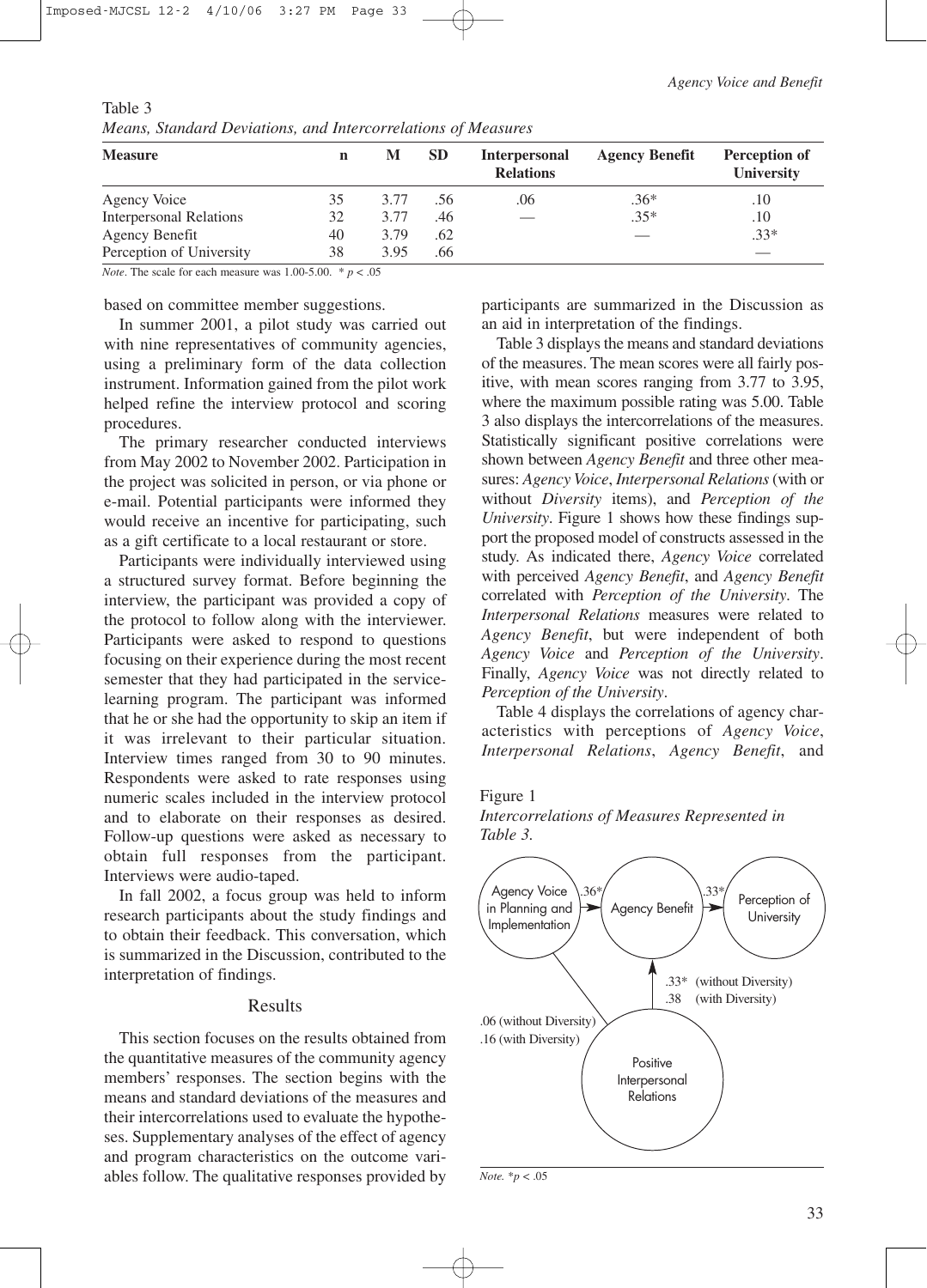Table 4 *Correlations of Measures with Agency Characteristics*

| <b>Measure</b>                 |        | Semesters Service- Semesters Supervising Number of Service-<br><b>Learning at Agency Service-Learners Learners at Agency Student Service</b> |        | <b>Hours of</b> |
|--------------------------------|--------|----------------------------------------------------------------------------------------------------------------------------------------------|--------|-----------------|
| Agency Voice                   | $.34*$ | .22                                                                                                                                          |        | $-.22$          |
| <b>Interpersonal Relations</b> | $-.05$ | .03                                                                                                                                          | $-.23$ | $-.21$          |
| Agency Benefit                 | .20    | .24                                                                                                                                          | .21    | .16             |
| Perception of University       |        | .08                                                                                                                                          | $.33*$ | .20             |

*Note*. \* *p* < .05

*Perception of the University*. The number of semesters that the agency had participated in servicelearning significantly correlated with *Agency Voice*  $(r = .34, p = .05)$ . This indicates that the longer agencies have been involved with the service-learning program, the more agency members contribute to the program's planning and implementation. After controlling for the number of semesters, the relation of *Agency Voice* and *Agency Benefit* was slightly reduced to  $r = .30$  ( $p = .09$ ) from  $r = .36$  ( $p = 0.09$ ) = .05). This indicates that the length of time an agency has been involved in the service-learning program influences the impact of *Agency Voice* on the agency member's perception of *Agency Benefit*. Regression tests were conducted to determine possible moderator effects of the descriptive characteristics of the agencies on the relation between *Agency Voice* and *Agency Benefit*. None of the moderator effects reached statistical significance.

The number of service-learners at the agencies was significantly correlated with agency members' *Perception of the University*. The more students placed at a site, the more positively the agency members regard the University. After controlling for the number of students placed at the agency, the correlation of *Agency Benefit* and *Perception of the University* was also slightly reduced to  $r = .30$  ( $p =$ .08) from  $r = .33$  ( $p = .05$ ). This indicates that the number of students placed at an agency influences the relation between *Agency Benefit* and *Perception of the University*. The number of students involved at an agency may have been taken by respondents to be an index of the commitment of the University to the agency, something that would bear on both perceived benefits and perceptions of the University.

Analyses were conducted to determine whether agency types (Education, Health, Environmental, etc.) varied in agency members' perceptions regarding their experiences. None of the results reached statistical significance, partly due to the small numbers of participants in each group.

#### Discussion

This study answers the call for more research assessing the impact of service-learning on community agencies. Specifically, the study addresses several methodological considerations including community contribution to research methodology, theory-driven research, reliability and validity of measures, and generalizability of findings. Rather than relying on office reports or student accounts, the sources of the data collected in this study were supervisors of community agencies participating in the service-learning program of a University. Furthermore, members of these agencies contributed to the development of the study's measure and to the interpretation of the study's findings.

Social-exchange theory was supported as the theoretical framework for this research. The benefit that the University receives from participating in a service-learning program is apparent from findings of past research and the fact that the University is participating in the program. This study sought to assess the benefit that community agencies receive and to determine the extent to which mutually rewarding relationships exist between the University and the community. The results of this study suggest that overall, agency supervisors are quite well satisfied with the service-learning experience.

As expected, those participants with a voice in program planning and implementation perceived benefits from the service-learning experience (Hypothesis 1). In addition, those agency partners who perceived positive interpersonal relations between agency members and students also perceived benefits from the program (Hypothesis 3). Finally, those participants who experienced benefits from the program had a positive view of the University (Hypothesis 4).

The hypothesis that agency voice in program planning and implementation would contribute to positive interpersonal relations (Hypothesis 2) was not supported. Students and agency members may interact positively at a site regardless of the extent to which the agency member has a voice regarding the program's planning. Individual characteristics of the students and agency members undoubtedly contribute to the quality of the interpersonal relationships. At some sites, the participant in the study acted as the supervisor of the students but was not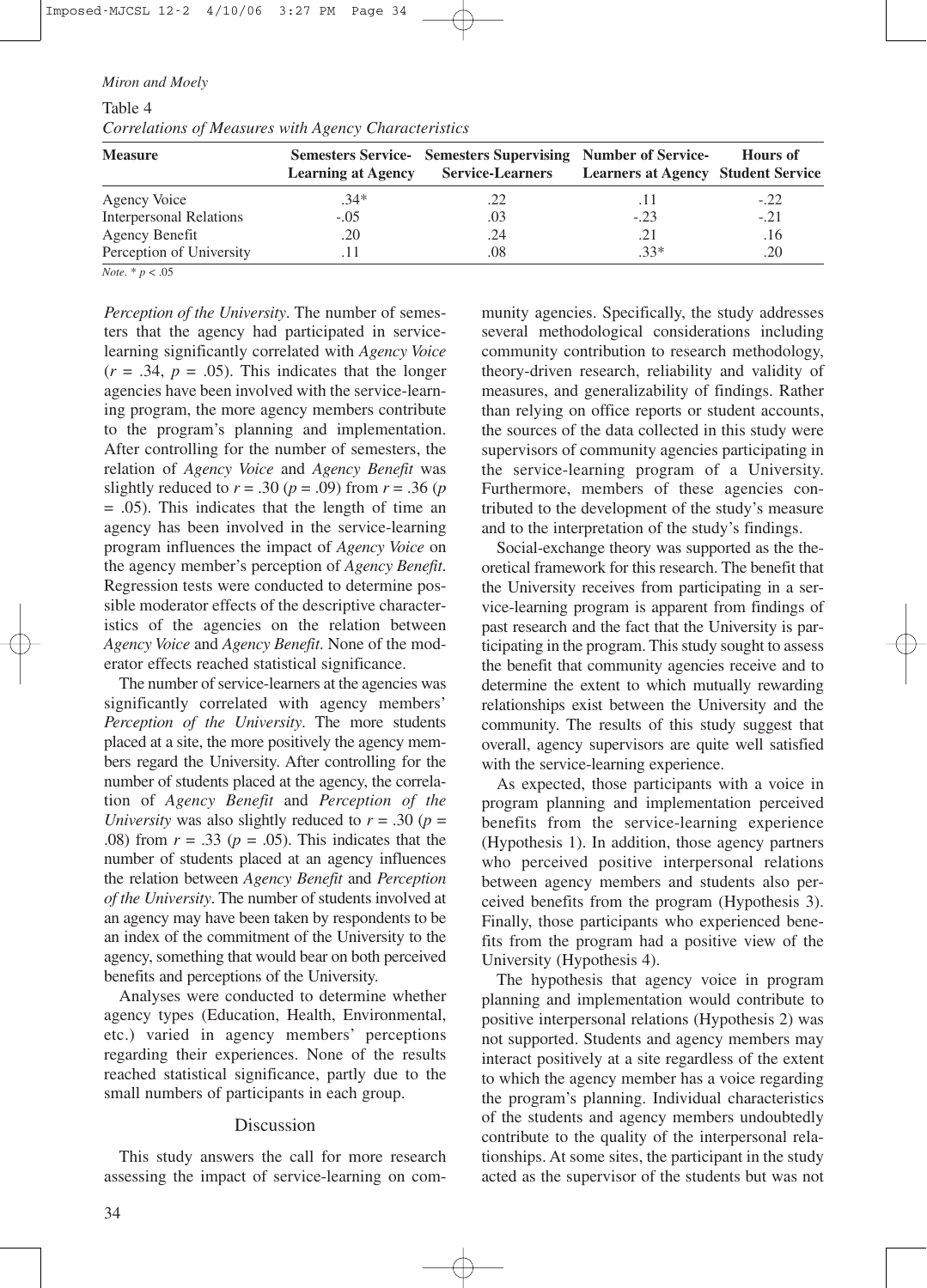#### *Agency Voice and Benefit*

necessarily the agency member who had initially set up the program. In addition, many nonprofit agencies face the problem of high employee turnover. Future research must address the perspectives of multiple members of the agency as well as determine the role of turnover in the impact of service-learning programs on community agencies.

The hypothesis that a linear relation would be demonstrated in which agency benefit mediates the relation between agency voice and the perception of the University (Hypothesis 5) could not be tested because the correlation of agency voice and perception of the University was not statistically significant. During the interviews, many participants revealed views of the University independent of their experiences with the service-learning program. For example, some participants had always regarded the University positively before they began working with the program. On the other hand, some participants had experienced a negative relationship with the University, but indicated that this previous experience had not affected their desire to work with the service-learning program.

A meeting was held with some of the study participants to obtain feedback on the study's findings and methodology. Participants were asked to comment on the constructs assessed in the study. In general, the participants agreed that assessing *Agency Voice* in program planning and implementation was important to determine the benefits of the program to community agencies. Specifically, the participants suggested that the sites with more experience with service-learning may be better able to orient students to the agency and more understanding of student work habits, and that this understanding may contribute to a greater perceived benefit of service-learning. This idea helps to interpret the significant correlation between *Agency Voice* and the number of semesters an agency had been involved in the program. This supports the proposals by Jacoby and colleagues (2003) that time is an essential element of partnership development.

The participants also discussed the role of diversity in the context of service-learning. The participants were asked to comment on the finding that despite the racial, cultural, or socioeconomic differences between the students and the agency members, the interviews revealed minimal observations of discomfort on the part of the students or site members. For example, all of the study's respondents reported that students caused no harm or discomfort to agency members because of their insensitivity about race, social class, or cultural differences. In addition, 92.5% of the agency members perceived that the students "enjoyed" or

"greatly enjoyed" working with people of a different race, social class, or culture than their own. The participants suggested that students who are more open to issues of diversity may "self-select" into service-learning. In addition, the participants felt that the training students received about issues of race, class, and community may have stimulated their thoughts about these issues.

Agency members were willing to reveal their genuine level of satisfaction with the service-learning program. Most participants described concerns and criticisms of the service-learning program as well as benefits. For example, lack of follow up by the OSL staff mid- and post-semester was noted as one concern. These concerns are important, but are beyond the scope of the current study and may be a subject for future research. The fact that participants were willing to express concerns about the program counters the suggestion that community agency members may report positive opinions of the program regardless of their true perceptions because they wish to maintain ties or in the hope of gaining access to other university resources (Ferrari & Worrall, 2000). Moreover, the offer of an incentive to participate in the study did not seem to affect participant ratings. Most participants expressed their desire to participate in the study independent of receiving an incentive because they appreciated the opportunity to give feedback to the OSL. Many participants were reluctant to accept the incentive or stated that they would share it with other members of their staff.

Considerable support was shown for the reliability and validity of the scales used to measure community perceptions. With regard to reliability, we demonstrated adequate internal consistency of the four measures, as indicated above. With regard to validity, this study is unique in seeking community input at three points in the development of the work: (a) during initial item creation, (b) through pilot testing and revision of the scales, and (c) as findings were obtained and interpreted. Such strong community input, from varied sources, contributes powerfully to the content validity of the measures. Further, correlations in Table 4 support the construct validity of the measures. For example, the length of time an agency has been with the service-learning program correlates with the amount of input the agency has in the planning stages of the program because agency members become more familiar with how the program is run and program coordinators become more familiar with the agency over time. Thus, agency members have the opportunity to contribute to the program planning and implementation.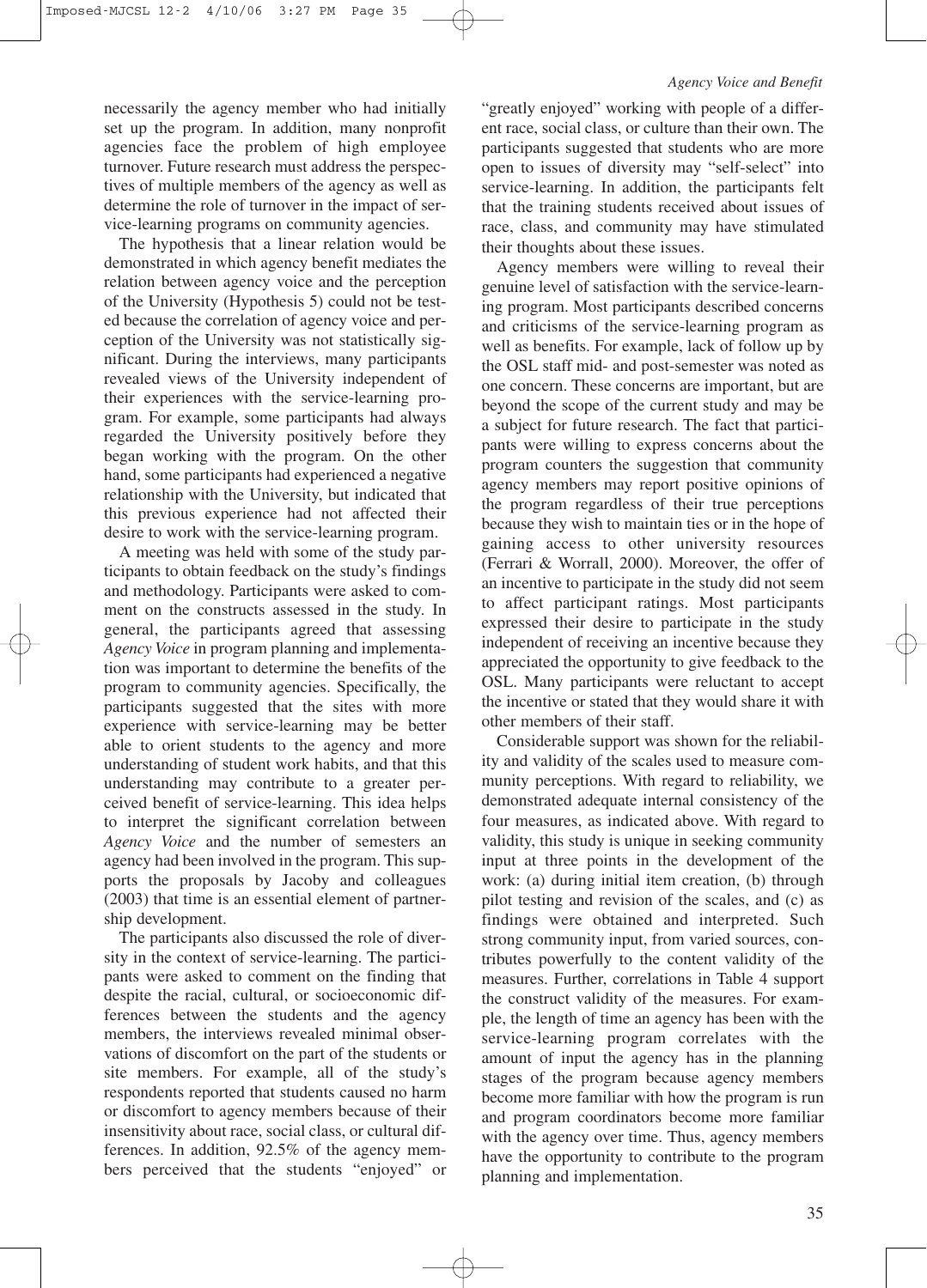#### Limitations

The number of participants in this study placed limitations on the interpretation of the data. The statistically significant correlations were fairly low (e.g., .33, .35), most likely due to the low number of participants. In addition, sophisticated statistical analyses could not be conducted. Furthermore, some relations that did not reach statistical significance (e.g., *Interpersonal Relations-including Diversity* and *Benefits*) may have been affected by the small sample size.

The relationship of the researcher to the participants is important to consider when interpreting findings. Though the researcher had the opportunity to establish rapport with some of the participants prior to the interviews, that she is a representative of the University and specifically, of the servicelearning program, may have reduced the level of objectivity possible in this study. The presence of the researcher during the quantitative portion of the study may have negatively affected the willingness of participants to respond honestly. However, the reverse may hold true as well, in that the researcher's presence may have conveyed the message of the genuine intent of the research to obtain quality information regarding the participants' experiences. In fact, several participants indicated that they appreciated the opportunity to reflect on their experiences in such depth. They were appreciative of the interest of the program in learning about the community perspective.

The researcher's racial and socioeconomic background may have adversely affected the willingness of some participants to discuss issues of diversity. Although several participants were very open about discussing these issues, others appeared to be more guarded. Individual characteristics of the respondents, such as general interest in discussing issues of diversity, may have been a factor in such discussions as well, particularly considering that some participants elected not to respond to questions concerning diversity issues.

Although this study took place at a single University, the larger number of participants in this study, compared with the number in some previous studies (e.g., Gelmon et al., 1998; Jones & Hill, 2001), allows the possibility for the findings to generalize to other programs. Furthermore, the findings are consistent with findings from past research in the importance placed on the constructs assessed in describing community participants' experiences. A future direction of the research may be to conduct a comparative study of service-learning programs at other universities. Because there is no consistent way in which programs are carried out across universities, the responses from community members participating in programs at other universities may be more variable than those reported in the current report. Future research will need to assess whether the results presented in this study apply to service-learning programs on other campuses.

# References

- Astin, A., & Sax, L. (1998). How undergraduates are affected by service participation. *Journal of College Student Development*, *39*, 251-263.
- Cook, K. (1975). Expectations, evaluations, and equity. *American Sociological Review*, *40*(3), 372-388.
- Driscoll, A., Holland, B., Gelmon, S., & Kerrigan, S. (1996). An assessment model of service-learning: Comprehensive case studies of impact on faculty, students, community, and institution. *Michigan Journal of Community Service Learning*, *3*, 66-71.
- Emerson, R. M. (1976). Social exchange theory. *Annual Review of Sociology*, *2*, 335-362.
- Eyler, J., & Giles, D. E., Jr. (1999). *Where's the learning in service-learning?* San Francisco: Jossey-Bass.
- Ferrari, J. R., & Worrall, L. (2000). Assessments by community agencies: How "the other side" sees servicelearning. *Michigan Journal of Community Service Learning*, *6*, 35-40.
- Gelmon, S. B., Holland, B. A., Seifer, S. D., Shinnamon, A., & Connors, K. (1998). Community university partnerships for mutual learning. *Michigan Journal of Community Service Learning*, *5*, 97-107.
- Giles, D. E., Jr., & Eyler, J. (1994). The impact of a college community service laboratory on students' personal, social, and cognitive outcomes. *Journal of Adolescence*, *17*(4), 327-339.
- Giles, D. E., Jr., & Eyler, J. (1998). A service-learning research agenda for the next five years. In R. Rhoads & J. Howard (Eds.), *Academic service-learning: A pedagogy of action and reflection* (65-72). San Francisco: Jossey-Bass & Associates.
- Jacoby, B. & Associates (2003). *Building partnerships for service-learning*. San Francisco: Jossey-Bass.
- Jones, S. R. (2003). Principles and profiles of exemplary partnerships with community agencies. In B. Jacoby & Associates (Eds.), *Building partnerships for servicelearning* (pp. 151-173). San Francisco: Jossey-Bass.
- Jones, S., & Hill, K. (2001). Crossing High Street: Understanding diversity through community servicelearning. *Journal of College Student Development*, *42*(3), 204-216.
- Levine, S., & White, P. E. (1961). Exchange as a conceptual framework for the study of interorganizational relationships. *Administrative Science Quarterly*, *5*(4), 583-601.